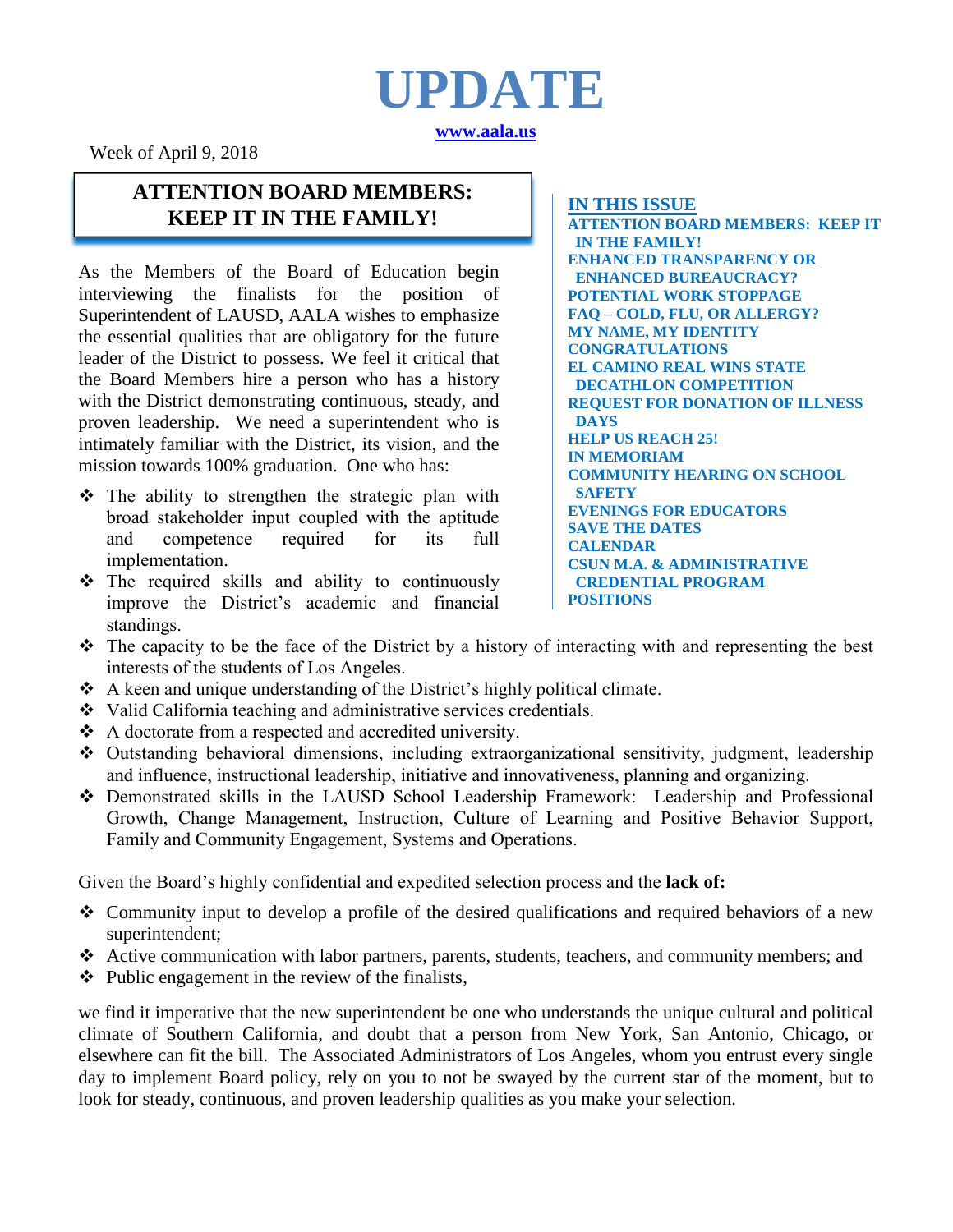### **ENHANCED TRANSPARENCY OR ENHANCED BUREAUCRACY?**

AALA read with interest the March 29 *Los Angeles Times* article regarding the LAUSD Advisory Task Force's recommendations for school report cards and the creation of a commission. As noted in the article, "The commission would employ a small professional staff and be given unfettered access to District data." Currently, Board of Education Members already have access to all available data, but according to the Task Force, establishing such a commission could assist in getting the data to parents, the community, and public officials in a format that is easily received and understood. The Board Members would each select a person to be a member of the commission which supposedly, "…would be less subject to bureaucratic and political interference," according to **Austin Beutner**, the Task Force Co-Chair. While we recognize that the current Board Members are frequently separated by politics and the local needs of the communities they serve, to create a commission with members appointed by these same Board Members could very well lead to another level of bureaucracy with varying political views resulting in no real substantive improvements for students and parents.

It should also be noted that Board Members currently have a budget that they can use to hire support staff to assist the schools in their districts. Do we really want each Board Member with an existing staff to now hire a commissioner who would then be able to hire additional staff? This would virtually create a second Board, only one that is not elected by the public. In addition, the District has already had report cards for decades; they were only eliminated in the last two years due to budget cuts. Do we need to add a commission to resurrect them? At a time when the District will soon be facing some severe budget constraints, we think this idea puts too many crewmembers on the governing body's boat! The goal of improving communication with parents and the public is certainly commendable, but to add another layer of bureaucracy via a seven-member commission with staff, is not the means to reach it. Why not honor the District's plans that are already in place to provide a smartphone app for parents, a simplified enrollment system, and an open data portal, all of which are meant to make information more accessible for the public? Do we really want to saddle the interim and the newly selected superintendent with an added bureaucracy?

## **POTENTIAL WORK STOPPAGE**

The Division of District Operations recently sent out a memo to principals regarding a potential work stoppage by members of SEIU Local 99. Negotiations are continuing but a strike vote has been initiated. If you have not had an opportunity to view the memo, please click [HERE.](http://www.aala.us/docs/2018/04/Memo-SEIU-Potential-Work-Stoppage-4-3-18.pdf)

### **HEALTH BENEFITS FAQ—** *COLD, FLU, OR ALLERGY?*

Sometimes, it is difficult to tell the difference between the common cold and an allergy. Flu or influenza symptoms, on the other hand, tend to come on suddenly and be much more severe than the common cold. The National Institute of Health at<https://newsinhealth.nih.gov/2014/10/cold-flu-or-allergy> provides the comparison between a cold, the flu, and allergy symptoms in the chart on the following page.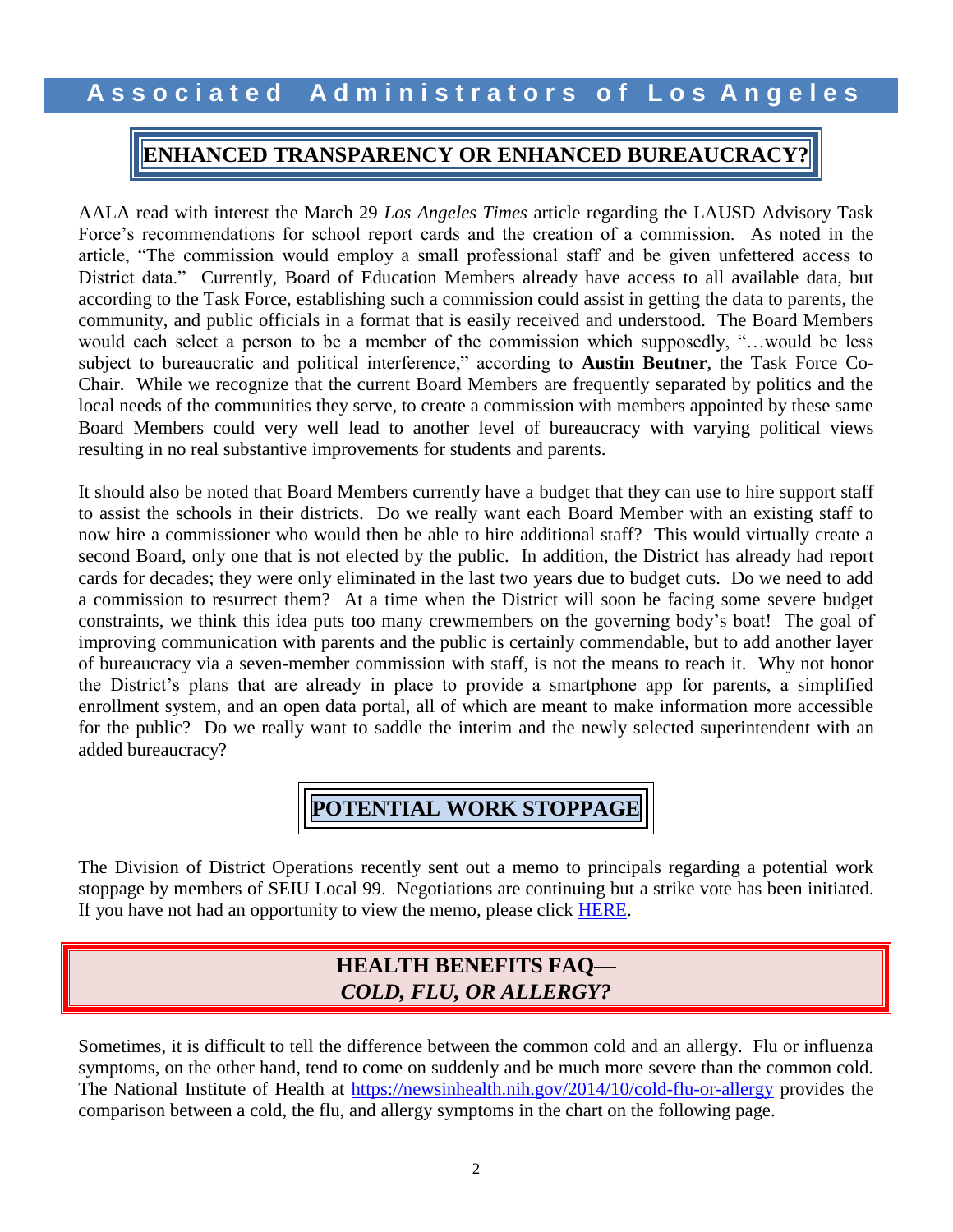| <b>SYMPTOMS</b>                      | <b>COLD</b>                                                                                                                                                                   | <b>FLU</b>                                                                                                                                                        | <b>AIRBORNE ALLERGY</b>                                                                                                              |
|--------------------------------------|-------------------------------------------------------------------------------------------------------------------------------------------------------------------------------|-------------------------------------------------------------------------------------------------------------------------------------------------------------------|--------------------------------------------------------------------------------------------------------------------------------------|
| <b>FEVER</b>                         | Rare                                                                                                                                                                          | Usual; high $(102^0)$ ,<br>sometimes higher,<br>especially in young<br>children; lasts 3-4 days                                                                   | <b>Never</b>                                                                                                                         |
| <b>COUGH</b>                         | Common                                                                                                                                                                        | Common, can become<br>severe                                                                                                                                      | <b>Sometimes</b>                                                                                                                     |
| <b>GENERAL</b><br><b>ACHES, PAIN</b> | Slight                                                                                                                                                                        | Usual, often severe                                                                                                                                               | <b>Never</b>                                                                                                                         |
| <b>FATIGUE,</b><br><b>WEAKNESS</b>   | <b>Sometimes</b>                                                                                                                                                              | Usual, can last up to 3<br>weeks                                                                                                                                  | <b>Sometimes</b>                                                                                                                     |
| <b>EXTREME</b><br><b>EXHAUSTION</b>  | <b>Never</b>                                                                                                                                                                  | Usual, at the beginning                                                                                                                                           | <b>Never</b>                                                                                                                         |
| <b>ITCHY EYES</b>                    | Rare or never                                                                                                                                                                 | Rare or never                                                                                                                                                     | Common                                                                                                                               |
| <b>SNEEZING</b>                      | <b>Usual</b>                                                                                                                                                                  | <b>Sometimes</b>                                                                                                                                                  | <b>Usual</b>                                                                                                                         |
| <b>SORE THROAT</b>                   | Common                                                                                                                                                                        | <b>Sometimes</b>                                                                                                                                                  | <b>Sometimes</b>                                                                                                                     |
| <b>STUFFY, RUNNY</b><br><b>NOSE</b>  | Common                                                                                                                                                                        | <b>Sometimes</b>                                                                                                                                                  | Common                                                                                                                               |
| <b>CHEST</b><br><b>DISCOMFORT</b>    | Mild to moderate                                                                                                                                                              | Common                                                                                                                                                            | Rare, except for those<br>with allergic asthma                                                                                       |
| <b>DURATION</b>                      | 3 to 14 days                                                                                                                                                                  | 3 to 14 days, or longer,<br>with complications                                                                                                                    | May last for weeks, e.g.,<br>6 weeks for ragweed or<br>grass pollen season                                                           |
| <b>TREATMENT</b>                     | Antihistamines;<br>decongestants; aspirin<br>(ages 18 and up),<br>acetaminophen or<br>ibuprofen for aches<br>and pains; get lots of<br>rest                                   | Aspirin (ages 18 and<br>up), acetaminophen or<br>ibuprofen for pain and<br>fever, antiviral<br>medicines (see your<br>doctor); get lots of rest;<br>stay hydrated | Antihistamines, nasal<br>steroids, decongestants;<br>avoid allergens, such as<br>pollen, house dust mites,<br>mold, pet dander, etc. |
| <b>PREVENTION</b>                    | Wash hands often,<br>with soap and water;<br>disinfect telephones,<br>railings, etc.; cover<br>mouth/nose when<br>sneezing; avoid close<br>contact with anyone<br>with a cold | Get the flu vaccine<br>each year; wash hands<br>often; avoid close<br>contact with anyone<br>who has the flu                                                      | Avoid things to which<br>you are allergic, such as<br>pollen, house dust mites,<br>pet dander,<br>cockroaches, etc.                  |
| <b>COMPLICATIONS</b>                 | Significantly swollen<br>glands; cough with<br>mucus; sinus infection;<br>middle ear infection;<br>asthma                                                                     | Bronchitis, pneumonia;<br>can be life threatening                                                                                                                 | Sinus infection, middle<br>ear infection, asthma                                                                                     |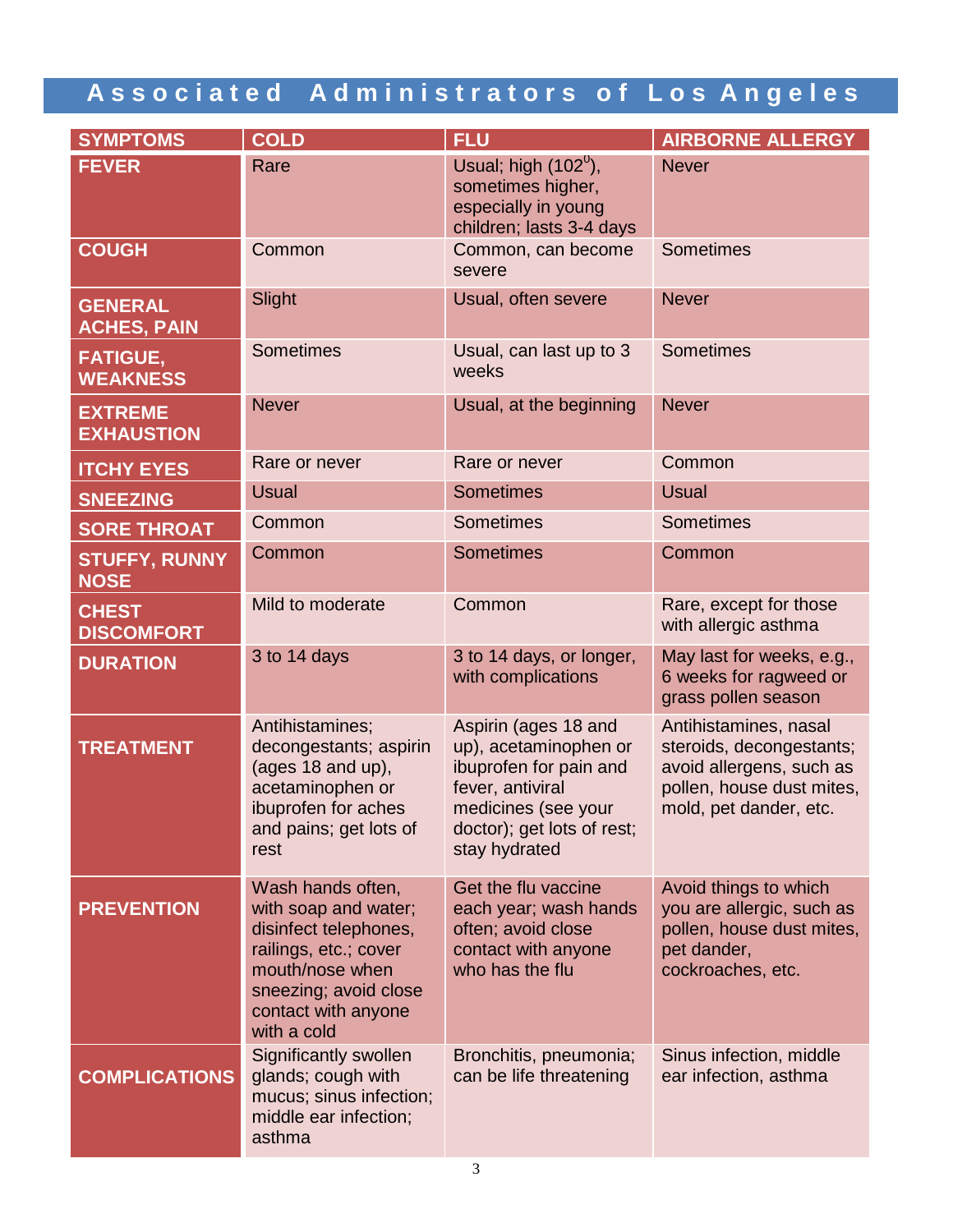### **MY NAME, MY IDENTITY**

During these last few weeks of school, many are planning for graduations, awards, and other culminating ceremonies. We wish to take a moment to emphasize the importance of pronouncing students' names correctly at these momentous occasions. Mutilating a student's name may seem a subtle slight and while often unintended and unnoticed by the person committing it, it is obvious and hurtful to the one receiving it. Two years ago, the National Association for Bilingual Education, the Santa Clara County Office of Education, and the California Association for Bilingual Education started a national campaign, *My Name, My Identity*, encouraging teachers and other educators to learn to correctly pronounce students' names because doing so signals respect and actually facilitates their adjustment to school. It takes the position that all students have the right to be called by the names that represent their identity and culture and asks school staff members to make a pledge to pronounce students' names correctly. This is especially critical for English learners, who often do not have teachers who speak their language or look like them. Taking the time to learn a student's name is a way of showing you care and research has found that it improves students' socioemotional well-being. "Mispronouncing a student's name essentially renders that student invisible," said **Carmen Fariña**, former Chancellor of New York City Schools, and the NEA reports that *minimizing the significance of getting a name right is a kind of microaggression – an everyday act of discrimination*.

**Dr. Rita Kohli**, UCR Assistant Professor, and **Dr. Daniel Solórzano**, UCLA Professor, published a study, *Teachers Please Learn Our Names! Racial Microagressions and the K-12 Classroom.* The study includes multiple stories of students who endured shame, anxiety, or embarrassment because their names were mispronounced in school and how these were not isolated incidents. Some educators have gone so far as to blame the students for having *weird names*. The authors recommend that teachers recognize the influence they have over a student's sense of self-worth, noting that *…while frustration or confusion may seem like a natural response when a teacher faces an unfamiliar name, it can leave a lasting impact on the way that children see themselves and their culture.* Asking a child to select a name that is easier to pronounce or even just saying a child's name is difficult to pronounce can be a slight because the child may feel it's his/her problem for having a unique name and being from a different culture.

**Punita Chhabra Rice** is a former teacher for Montgomery County Schools in Maryland and is now the executive director at Improving South Asian American Students' Experiences, an outreach and advocacy organization for these students. She has published a guide for teachers that includes various activities that can be used to help with the correct pronunciation of names. Her own personal experience as an immigrant student informed her work and she cites many other South Asian American students who felt that their teachers did not understand them or their cultures because they did not even try to pronounce their names correctly. Many resorted to using anglicized versions of their names to make it easier for teachers, even though their parents saw this as a rejection of their heritage.

So, as we enter the awards season for schools when someone other than the classroom teacher (who has probably mastered it by now) will probably be announcing the names, let us make an extra effort to get pronunciation correct. The website [pronouncenames.com](http://www.pronouncenames.com/) is a great resource with phonetic spellings and videos. We want students to remember these occasions with joy, not embarrassment at how their names were mangled.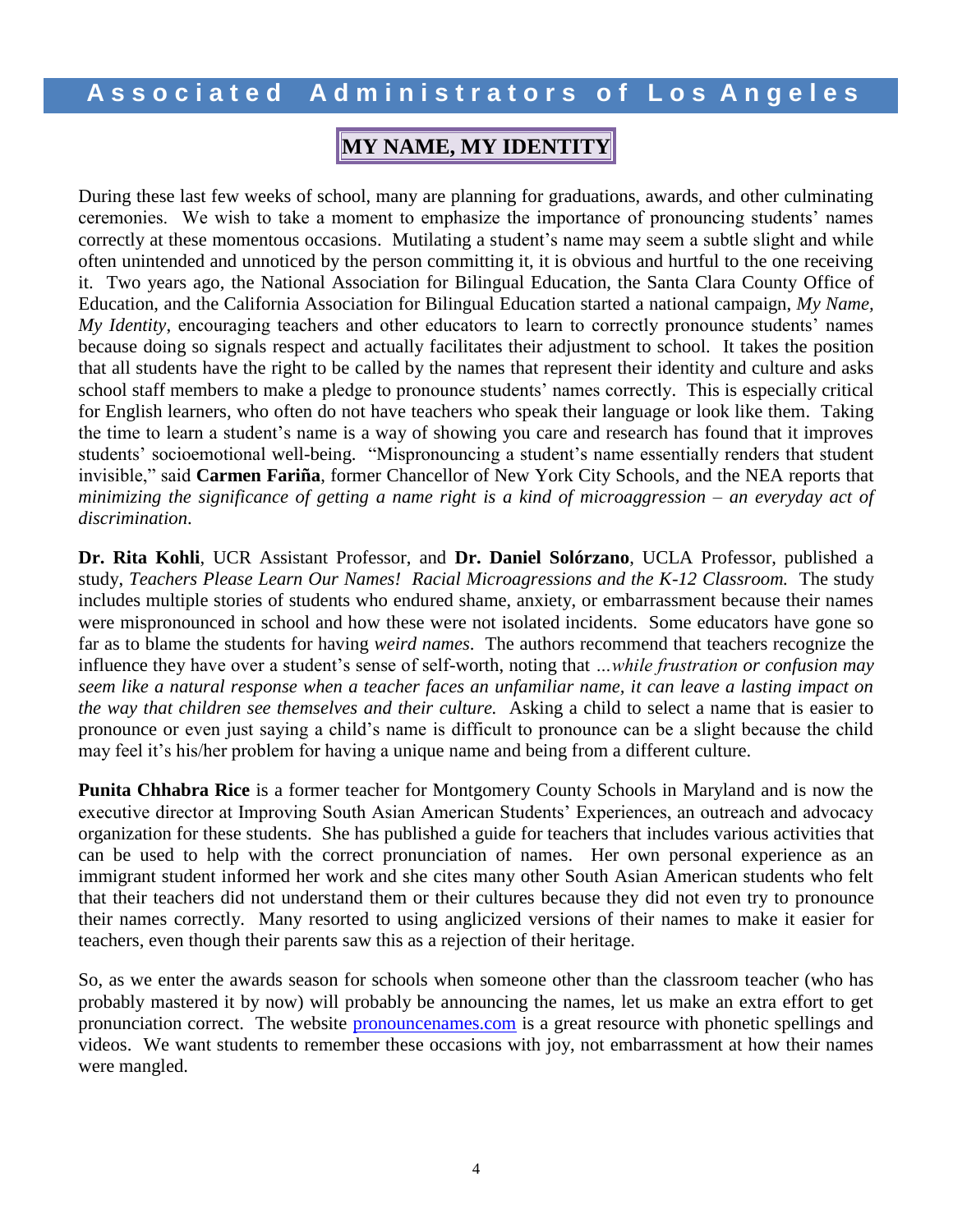

On Monday, April 2, State Superintendent of Public Instruction **Tom Torlakson** announced the 2018 California Distinguished Schools. Two hundred eighty-seven elementary schools in the state received this honor and we especially extend our congratulations to the seventeen LAUSD schools that are part of this illustrious group. These schools are being recognized for their performance and growth on specific indicators that include test scores, suspension rates, and English Learner progress. The honorees are:

Brainard Elementary**Jaqueline Kampschroer Shehab** Broadway Elementary-Susan Wang, Principal Carpenter Community Charter**Joseph P. Martinez**, Principal Castlebay Lane Charter-Ruth Gamboa-Brooks, Principal Chandler Learning Academy-Kristine McIntire, Principal Clifford Street Elementary**Laura E. Gutierrez**, Principal Colfax Charter Elementary-Robyn Friedman, Principal Delevan Drive Elementary-Angie Woo, Principal Dr. Sammy Lee Elementary Medical and Health Science Magnet—Kerry R. Kehrley, Principal Hamlin Charter Academy-Dana D. Carter, Principal Harding Street Elementary**Laura Fuentes**, Principal One Hundred Fifty-Sixth Street Elementary-Sidra V. Dudley, Principal Mayall Street Elementary**Linda H. Kim**, Principal Porter Ranch Community School-Mary E. Paulino-Melvin, Principal Stagg Street Elementary—Dr. Angel. J. Barrett, Principal Superior Street Elementary—**Claudette Williamson**, Principal Warner Avenue Elementary-Agnes Kamau, Principal

## **EL CAMINO REAL WINS STATE DECATHLON COMPETITION**

Congratulations to El Camino Real Charter High School's Academic Decathlon team for capturing first place in the California Academic Decathlon competition recently held in Sacramento. The team, coached by **Stephanie Franklin,** earned a score of 61,612 points to claim the title. Granada Hills Charter High School, coached by **Alina Lee** and **Beatrice Dimaaunahan**, placed second in the competition with a score of 60,949, and Franklin High School, coached by **Samuel Kullens** and **Amy Tien**, placed fourth with a score of 57,737. The total individual medal count for the LAUSD competing students was 208, and **Maya Teitz**, El Camino Real, emerged as the top-scoring student in the competition with a score of 9,652.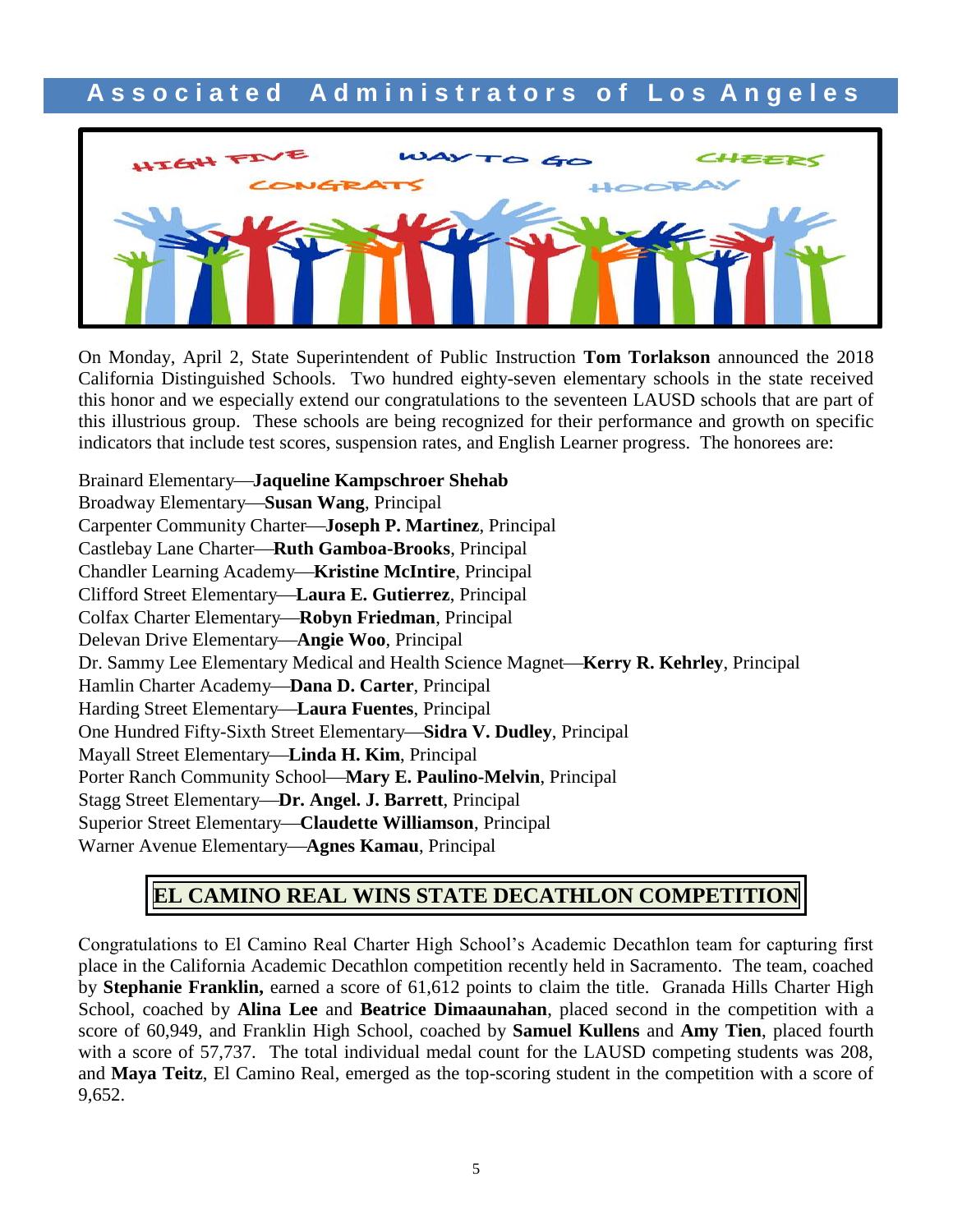### *DECATHLON CHAMPIONS (Cont.)*

In addition to El Camino Real, Granada Hills, and Franklin, eleven other LAUSD high schools were among the 69 schools who advanced to the state competition, and they are to be commended for their performances as well. These schools are Garfield, coached by **Lucille Romero** and **Kevin Murchie**; Bell, coached by **Heather Wilson** and **Matthew Moreno**; Grant, coached by **Karen Evens**; Van Nuys, coached by **Jonathan Mitchell**; Cleveland Charter, coached by **Danielle Taklender**; Palisades Charter, coached by **Joel Jimenez** and **Christian Choe**; Chatsworth Charter, coached by **Jeff Pierson**; North Hollywood, coached by **Raul Barragan**; Hamilton, coached by **Faron Isom**; Valley Academy of Arts & Sciences, coached by **Maria Guerra**; and Narbonne, coached by **Jeff Goldberg**. Congratulations to the administrative staffs, teachers, and school communities for the fine performances of their schools in this rigorous competition.

The next challenge for El Camino Real is the United States Academic Decathlon National Finals April 19 – 21 in Frisco, Texas. At the same time, Granada Hills will be representing California's Large School Division in a national online competition. Good luck to both teams! LAUSD's premier Academic Decathlon program is presented by Beyond the Bell, **Alvaro Cortés**, Senior Executive Director, and coordinated by **Kathy Gonnella** and **Luis Mora**, Beyond the Bell administrators.

## **REQUEST FOR DONATION OF ILLNESS DAYS**

**Arturo Valdez**, Vermont Avenue Elementary School Assistant Principal, is currently on leave undergoing treatment for a very serious illness. He has exhausted all of his illness time and is facing weeks more of surgery and treatment that will leave him unable to work. LAUSD has a program in which employees can donate full-pay illness days to another employee who has a verified health condition that has caused incapacity for more than 12 consecutive weeks. We are asking for AALA members to consider donating some of their unused illness time to assist Mr. Valdez. If you are willing to do so, please complete the necessary form, click [HERE,](https://na01.safelinks.protection.outlook.com/?url=http%3A%2F%2Fwww.aala.us%2Fdocs%2F2018%2F03%2FDonor-Confirmation-VALDEZ.pdf&data=02%7C01%7Crobin.polito%40lausd.net%7Cf488ace1f4df4fcfb53e08d59104d611%7C042a40a1b1284ac48648016ffa121487%7C1%7C0%7C636574372310203451&sdata=zQhb4pEtGUFMigBStKahm3p0ZsAINK21eYxtluiryOs%3D&reserved=0) and forward it to **Hilda Jimenez** at [hxj3704@lausd.net.](mailto:hxj3704@lausd.net) On behalf of Arturo Valdez, we thank you for your consideration and generosity.

## **HELP US REACH 25!**



Every year, Friends of AALA awards scholarships to LAUSD seniors who are pursuing postsecondary education. This year, our goal is to award at least **twentyfive** \$2,000 scholarships, and more, if funds allow. We have currently raised enough for only twenty and are just six weeks away from the banquet where the presentations are made! We are counting on donations from AALA members, friends, and corporate sponsors to reach our goal. Active and retired members can make a one-time donation via PayPal by clicking **HERE**. Active members also have the option of joining the AALA Angels and making a monthly \$5, or more, donation to the scholarship fund. Simply click **HERE** to complete the necessary paperwork. Checks payable to Friends of AALA can be mailed to the AALA office at 1910 W.

Sunset Blvd., Suite 850, Los Angeles, CA 90026. If you wish to donate by credit card, please call **Gloria Souquette** in the AALA office at 213.484.2226. All donations are 100% tax deductible.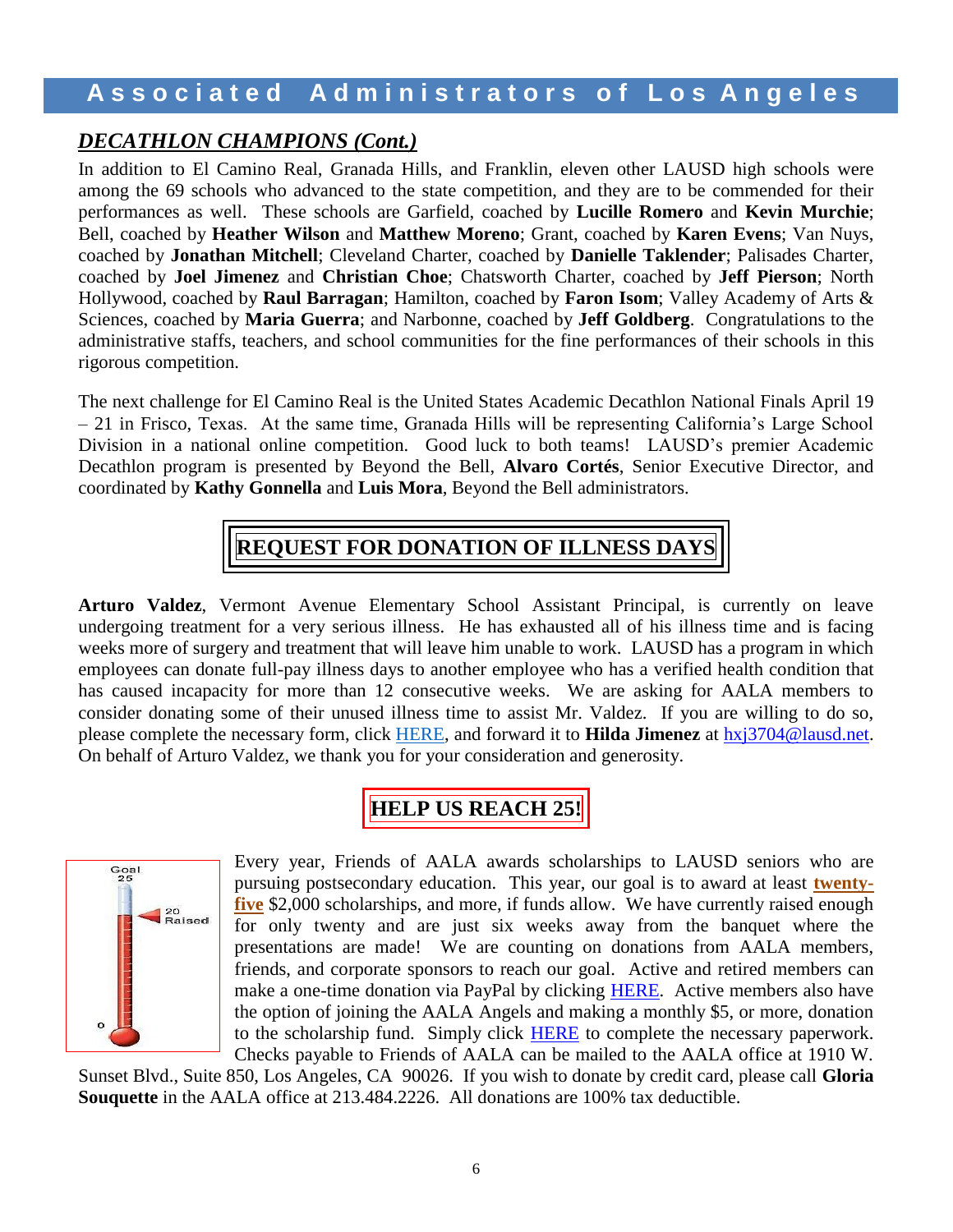**IN MEMORIAM**

**Arnold O'Connor—Former principal of Avalon Continuation High School. Mr. O'Connor retired from** the District on June 25, 1982, and passed away on November 29, 2017, in Carlsbad, California. Private services were held.

## **COMMUNITY HEARING ON SCHOOL SAFETY**

AALA members and their friends and family are invited to attend a community hearing convened by the Blue Ribbon Panel on School Safety, chaired by Los Angeles City Attorney **Mike Feuer** and LAUSD Board Member **Nick Melvoin,** on Sunday, April 8, 2018, from 2:00 p.m. – 4:00 p.m., at Hollywood High School. AALA President **Juan A. Flecha** is a member of the Blue Ribbon Panel, a collaboration between the city and the District, which was launched in the wake of the tragic shooting at Marjory Stoneman Douglas High School in Florida.

## **EVENINGS FOR EDUCATORS**

The L.A. County Museum of Art is offering the final session in its series of professional development programs on Tuesday, April 10, 2018, from 4:30 p.m. – 8:30 p.m. The topic is *City and Cosmos: The Arts of Teotihuacan,* which will cover the importance of animals, deities, water, and fire in the rituals of the citizens of ancient Mesoamerica. Teachers will receive curriculum materials, discussion questions, lesson plans, and related resources. The cost is \$15 or free for season pass holders. Please contact [educate@lacma.org](mailto:educate@lacma.org) for more information.

**SAVE THE DATES**

- ACSA-R is holding its annual spring luncheon on Friday, May 11, 2018, at Taix Restaurant. **Ivan Carrillo** from CalSTRS is the guest speaker. Please contact **Mike Perez** at [mpez21@sbcglobal.net](mailto:mpez21@sbcglobal.net) for more information.
- The Division of Instruction is offering a two-day professional development for teachers of precalculus, statistics and probability, AP statistics, AP calculus, and discrete math in June. Participants who teach one of the above subjects will be paid six hours of training rate for attending one of four two-day sessions at Valley Academy of Arts and Sciences or Hilda L. Solis Learning Academy. Please click **HERE** for the flyer or contact **Philip Ogbuehi** at [philip.ogbuehi@lausd.net.](mailto:philip.ogbuehi@lausd.net)

# **CALENDAR**

**APRIL IS ASIAN PACIFIC ISLANDER HERITAGE, AUTISM AWARENESS, FINANCIAL LITERACY, JAZZ APPRECIATION, MATHEMATICS AWARENESS, MILITARY CHILD, NATIONAL BILINGUAL/MULTILINGUAL LEARNER ADVOCACY, NATIONAL CHILD ABUSE PREVENTION, NATIONAL POETRY,**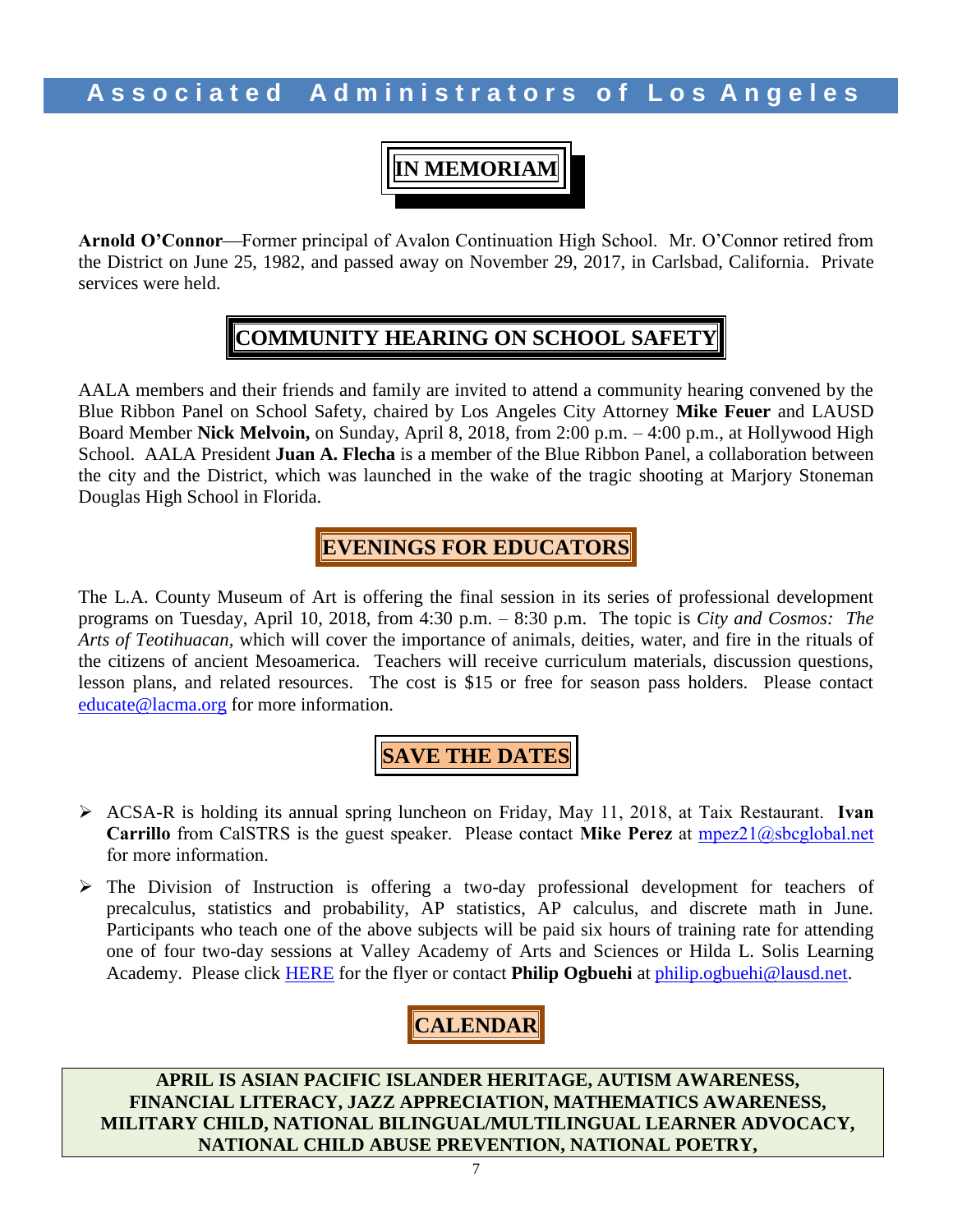#### **PARKINSON AWARENESS, PUBLIC SCHOOLS, SEXUAL ASSAULT AWARENESS, STRESS AWARENESS, AND YOUNG CHILD MONTH**

| <b>EVENT</b>                                 | DIKEDD A WARENEDD, AND TOUNG CHIED MON<br><b>DATE</b> | <b>CONTACT</b>                        |  |
|----------------------------------------------|-------------------------------------------------------|---------------------------------------|--|
| <b>AALA Administrators of the Year</b>       | April 6, 2018                                         | Click <b>HERE</b> for nomination form |  |
| <b>Nominations Due</b>                       |                                                       |                                       |  |
| <b>Chicano Youth Leadership</b>              | April $6 - 8$ , 2018                                  | <b>Myrna Brutti</b> , 310.354.3417    |  |
| <b>Conference</b> at Camp Hess Kramer        |                                                       |                                       |  |
| <b>School Safety Community Hearing at</b>    | April 8, 2018                                         | 213.503.6136 or                       |  |
| Hollywood HS                                 | 2:00 p.m. - 4:00 p.m.                                 | www.lacityattorney.org/blueribbon     |  |
| <b>ADULT EDUCATION WEEK</b>                  | April 8-14, 2018                                      |                                       |  |
| <b>Evenings for Educators at LACMA</b>       | April 10, 2018                                        | educate@lacma.org                     |  |
|                                              | 4:30 p.m. $-8:30$ p.m.                                |                                       |  |
| <b>Benefit Concert for Arts Education at</b> | April 12, 2018                                        | Click <b>HERE</b> for flyer; purchase |  |
| the Dorothy Chandler Pavilion                | $7:30$ p.m.                                           | tickets at bit.ly/lausdbenefitconcert |  |
| <b>Adult School Principals' Meeting at</b>   | April 13, 2018                                        | Dr. Clifton de Córdoba,               |  |
| East L.A. Skills Center (Required)           | $8:00$ a.m. $-3:00$ p.m.                              | 310.664.5820 or cdecordo@lausd.net    |  |
| <b>COBA Black Child Conference and</b>       | April 14, 2018                                        | Josephine Ruffin, 323.496.7533 or     |  |
| <b>Scholarship Luncheon at Sheraton</b>      | 7:00 a.m. $-3:00$ p.m.                                | josephineruffin@sbcglobal.net         |  |
| <b>Gateway Airport Hotel</b>                 |                                                       |                                       |  |
| NATIONAL ENVIRONMENTAL                       | April 16 - 22, 2018                                   |                                       |  |
| <b>EDUCATION &amp; PUBLIC SCHOOL</b>         |                                                       |                                       |  |
| <b>VOLUNTEER WEEK</b>                        |                                                       |                                       |  |
| <b>AAPA Scholarship Dinner</b> at Golden     | April 18, 2018                                        | Donna Hirota, dnh8944@lausd.net       |  |
| <b>Dragon Restaurant</b>                     | 5:00 p.m. $-8:00$ p.m.                                |                                       |  |
| <b>AALA Representative Assembly</b>          | April 19, 2018                                        | <b>Javier Melendez</b> , 213.484.2226 |  |
| <b>Meeting at Casa Italiana</b>              | $4:30$ p.m.                                           |                                       |  |
| <b>CalSTRS Preretirement Workshop at</b>     | April 19, 2018                                        | Maria Voigt, 213.241.6365 or click    |  |
| Nevin ES Auditorium                          | 4:00 p.m.                                             | <b>HERE</b> to register               |  |
| <b>Organization of Early Education</b>       | April 20, 2018                                        | Ayanna Davis, 323.357.7790 or         |  |
| <b>Center Administrators' Meeting at</b>     | 9:00 a.m. - 12:30 p.m.                                | ayanna.davvis@lausd.net               |  |
| Beethoven EEC (Required)                     |                                                       |                                       |  |
| <b>EARTH DAY 2018: END PLASTIC</b>           | April 22, 2018                                        |                                       |  |
| <b>POLLUTION</b>                             |                                                       |                                       |  |
| <b>ARMENIAN GENOCIDE</b>                     | April 24, 2018                                        |                                       |  |
| <b>COMMEMORATION DAY</b>                     |                                                       |                                       |  |
| <b>SCHOOL BUS DRIVERS</b>                    | April 24, 2018                                        |                                       |  |
| <b>APPRECIATION DAY</b>                      |                                                       |                                       |  |
| <b>CMAA Conference at Fremont HS</b>         | April 21, 2018                                        | Yumi Kawasaki, 323.568.5528 or        |  |
|                                              |                                                       | $i$ yk2204@lausd.net                  |  |
| <b>ADMINISTRATIVE</b>                        | April 22 - 28, 2018                                   |                                       |  |
| PROFESSIONALS WEEK                           |                                                       |                                       |  |
| <b>AALA Alumni Luncheon at</b>               | April 25, 2018                                        | Gema Pivaral, 23.484.2226             |  |
| Maggiano's at The Grove                      | 11:30 a.m.                                            |                                       |  |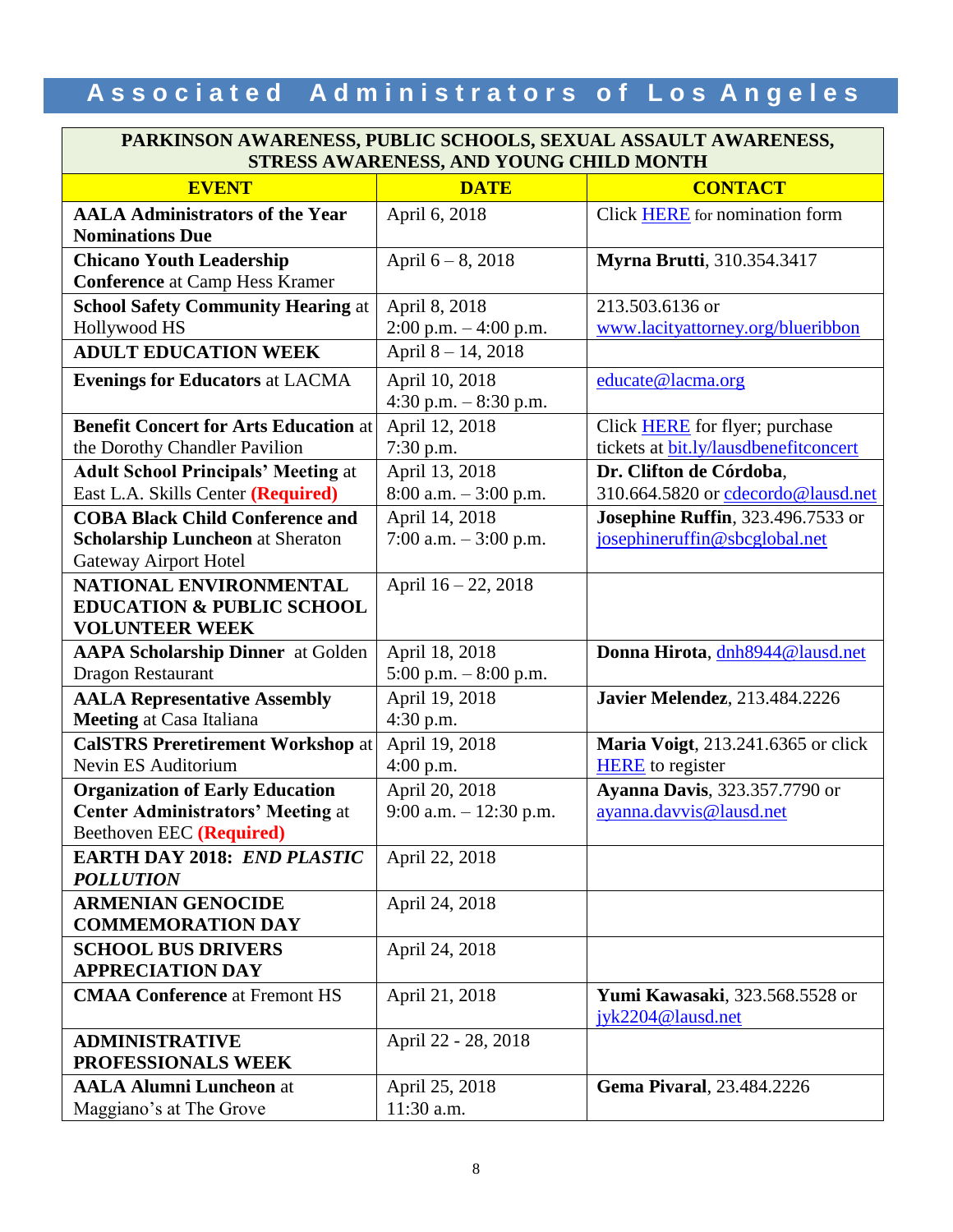| <b>EVENT</b>                                             | <b>DATE</b>                                                                                                         | <b>CONTACT</b>                             |  |  |  |
|----------------------------------------------------------|---------------------------------------------------------------------------------------------------------------------|--------------------------------------------|--|--|--|
| <b>COBA Meeting at Crenshaw HS</b>                       | April 25, 2018                                                                                                      | Josephine Ruffin, 323.496.7533 or          |  |  |  |
| Library                                                  | 5:30 p.m. - 7:30 p.m.                                                                                               | josephineruffin@sbcglobal.net              |  |  |  |
| <b>TAKE OUR DAUGHTERS AND</b><br><b>SONS TO WORK DAY</b> | April 26, 2018                                                                                                      |                                            |  |  |  |
| <b>Innovation Speaker Series Presents</b>                | April 28, 2018                                                                                                      | <b>Anthony Aguilar</b> , 213.241.4253 or   |  |  |  |
| Dr. Jeff Duncan-Andrade at                               | 9:00 a.m. $-12:00$ p.m.                                                                                             | click HERE                                 |  |  |  |
| Maywood CES Magnet School                                |                                                                                                                     |                                            |  |  |  |
|                                                          | MAY IS ASIAN PACIFIC ISLANDERS AMERICAN HERITAGE, BETTER HEARING                                                    |                                            |  |  |  |
|                                                          | AND SPEECH, FOSTER CARE AWARENESS, LABOR HISTORY, MENTAL HEALTH<br>AWARENESS, AND PHYSICAL FITNESS AND SPORTS MONTH |                                            |  |  |  |
| <b>CALIFORNIA SCHOOL</b>                                 | May 1, 2018                                                                                                         |                                            |  |  |  |
| PRINCIPALS DAY                                           |                                                                                                                     |                                            |  |  |  |
| <b>Senior High School Principals'</b>                    | May 2, 2018                                                                                                         | <b>Edward Trimis</b> , 323.357.7531 or     |  |  |  |
| <b>Meeting at Pickwick Gardens</b>                       | 7:30 a.m. $-12:00$ p.m.                                                                                             | etrimis@lausd.net                          |  |  |  |
| (Required)                                               |                                                                                                                     |                                            |  |  |  |
| <b>Middle School Principals' Meeting at</b>              | May 2, 2018                                                                                                         | Dr. Sandra Cruz, 818.832.3870 or           |  |  |  |
| <b>Pickwick Gardens (Required)</b>                       | 7:30 a.m. - 12:00 p.m.                                                                                              | scruz@lausd.net                            |  |  |  |
| <b>Special Education Principals'</b>                     | May 2, 2018                                                                                                         | Melissa Winters, 213.749.8310 or           |  |  |  |
| Meeting at Beaudry, 17-117                               | 1:30 p.m. $-4:30$ p.m.                                                                                              | mrw4766@lausd.net                          |  |  |  |
| <b>CINCO DE MAYO</b>                                     |                                                                                                                     |                                            |  |  |  |
| <b>CalSTRS Preretirement Workshop at</b>                 | May 3, 2018                                                                                                         | <b>Maria Voigt</b> , 213.241.6365 or click |  |  |  |
| <b>Broad ES Auditorium</b>                               | $4:00$ p.m.                                                                                                         | <b>HERE</b> to register                    |  |  |  |
| <b>TEACHER APPRECIATION,</b>                             | May $7 - 11$ , 2018                                                                                                 |                                            |  |  |  |
| <b>CHILDREN'S BOOK, AND BE</b>                           |                                                                                                                     |                                            |  |  |  |
| <b>KIND TO ANIMALS WEEK</b>                              |                                                                                                                     |                                            |  |  |  |
| <b>ACSA Region 16 Administrators of</b>                  | May 8, 2018                                                                                                         | Dr. Marco Nava, mnava@lausd.net            |  |  |  |
| the Year Awards Banquet at Casa                          | 5:00 p.m. $-8:00$ p.m.                                                                                              |                                            |  |  |  |
| Italiana<br><b>DAY OF THE TEACHER</b>                    | May 9, 2018                                                                                                         |                                            |  |  |  |
|                                                          |                                                                                                                     |                                            |  |  |  |
|                                                          | May 10, 2018                                                                                                        |                                            |  |  |  |
|                                                          |                                                                                                                     |                                            |  |  |  |
|                                                          |                                                                                                                     |                                            |  |  |  |
| NATIONAL SCHOOL NURSE DAY                                |                                                                                                                     |                                            |  |  |  |
| <b>Middle School Assistant Principals'</b>               | May 10, 2018                                                                                                        | Martin Segura, 818.487.7600 or             |  |  |  |
| <b>Meeting at Pickwick Gardens</b>                       | 7:30 a.m. $-12:00$ p.m.                                                                                             | martin.segura@lausd.net                    |  |  |  |
| (Required)                                               |                                                                                                                     |                                            |  |  |  |
| <b>Senior High School Assistant</b>                      | May 10, 2018                                                                                                        | Juanita White-Holloman,                    |  |  |  |
| <b>Principals' Meeting at Pickwick</b>                   | 7:30 a.m. $-12:00$ p.m.                                                                                             | 323.227.4400 or jdw9998@lausd.net          |  |  |  |
| Gardens (Required)                                       |                                                                                                                     |                                            |  |  |  |
| <b>Elementary Assistant Principals'</b>                  | May 10, 2018                                                                                                        | Dr. Sylvester Harris, 310.832.6446         |  |  |  |
| <b>Meeting at Pickwick Gardens</b>                       | $12:30$ p.m. $-4:30$ p.m.                                                                                           | or sylvester.harris@lausd.net              |  |  |  |
| (Required)                                               |                                                                                                                     |                                            |  |  |  |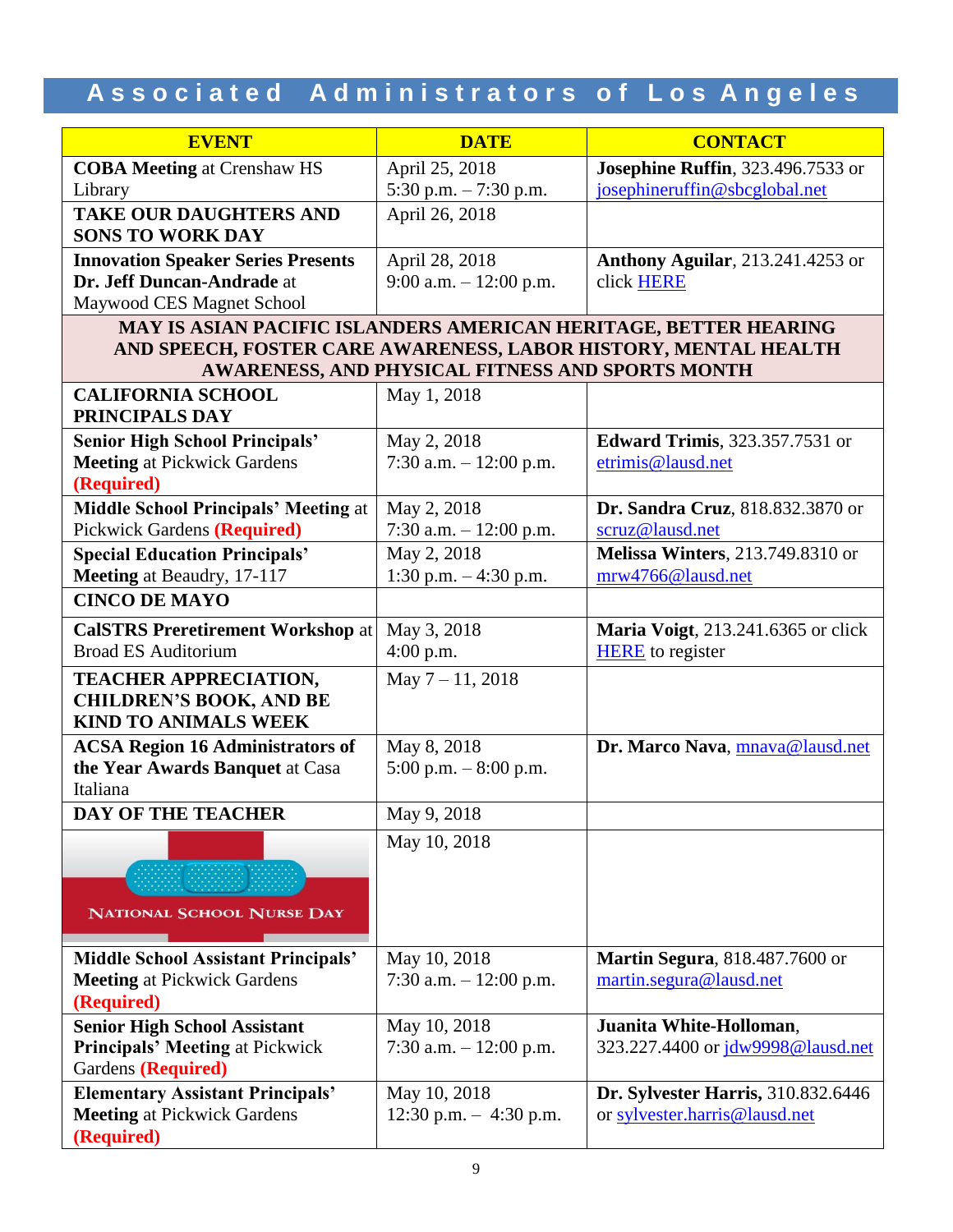

**MICHAEL D. EISNER** COLLEGE OF EDUCATION

## **Advancement Opportunities: Want to Become a K-12 Administrator?**

**The Department of Educational Leadership & Policy Studies, California State University, Northridge is pleased to announce the next cohorts of its program for the attainment of the Preliminary Administrative Services Credential (Tier I) and Masters' Degree in Educational Administration starting FALL 2018. Classes begin the week of August 27, 2018.**

## **Please Join Us at One of Our Upcoming Informational Meetings ENROLL NOW!! Cohorts with 16-18 Students Will Open in August 2018**

### **SAN FERNANDO VALLEY**

- *El Camino Real Charter High School*, 5440 Valley Circle Blvd., Woodland Hills Info Meetings: Monday, April 9, 2018, 4:00 p.m., and Monday, April 16, 2018, 4:00 p.m., Principal's Conference Room
- *LAUSD LD Northwest Administrative Office,* 6621 Balboa Blvd., Lake Balboa Info Meetings: Thursday, April 12, 2018, 4:00 p.m., Conference South (behind the Local District Office) and Thursday, April 19, 2018, 4:00 p.m., Conference Room K (adjacent to front parking lot)
- *California State University, Northridge (CSUN)*, 18111 Nordhoff St., Northridge Info Meeting: Wednesday, April 25, 2018, 4:30 p.m., in ED 1216, Michael Eisner College of Education Bldg.

### **WEST LOS ANGELES**

- *John Burroughs Middle School,* 600 S. McCadden Pl., Los Angeles Info Meeting: Wednesday, April 11, 2018 at 4:00 p.m., Room 127 (turn into school driveway off  $6<sup>th</sup>$  St., parking adjacent to meeting room)
- *Orville Wright Middle School STEAM Magnet,* 6550 W. 80TH St., Los Angeles Info Meeting: Wednesday, April 18, 2018, 4:00 p.m., Library

### **EAST LOS ANGELES**

 *LAUSD LD East Administrative Office,* 2151 N. Soto St., Los Angeles Info Meeting: Thursday, April 26, 2018, 4:30 p.m., Professional Learning Center, First Floor

### **SANTA CLARITA**

 *William S. Hart High School District,* 21380 Centre Pointe Parkway, Santa Clarita Info Meetings: Wednesday, April 11, 2018, 4:30 p.m., and Wednesday, April 25, 2018, 4:30 p.m., Board Rm.

### **Public, Private, and Charter School Educators are All Welcome!**

**Please visit our website at [http://www.csun.edu/education/elps.](http://www.csun.edu/education/elps) For additional information, please email [jody.dunlap@csun.edu](mailto:jody.dunlap@csun.edu) or [ricardo.sosapavon@csun.edu](mailto:ricardo.sosapavon@csun.edu) or call the ELPS Office at CSUN 818.677.2591.**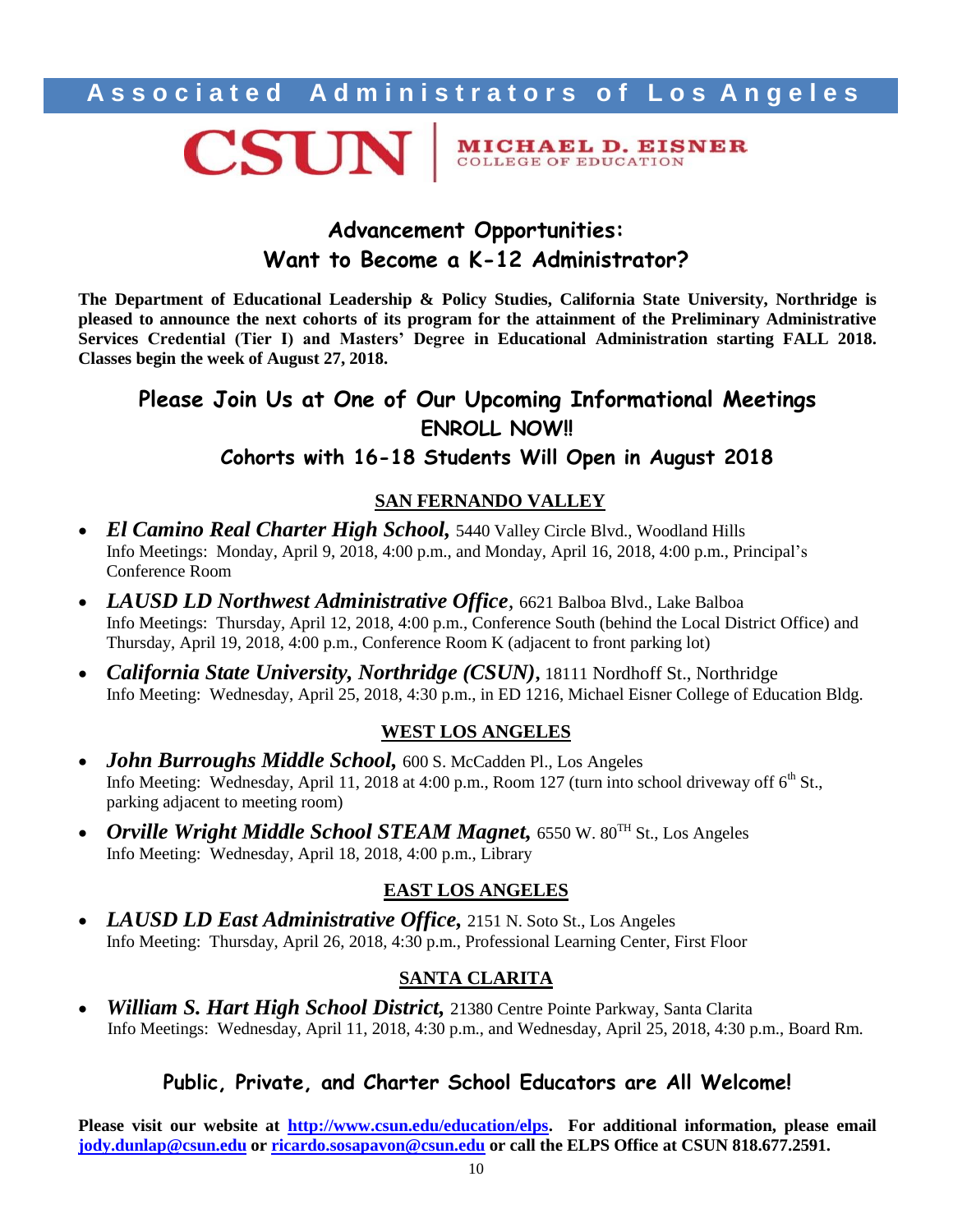## **POSITIONS AVAILABLE**

*Note to Applicants: Please be advised that you are responsible for making sure all the District requirements have been met. Do not contact AALA for information regarding positions; for detailed requirements for positions and employment updates use the contact phone number provided in the announcement or visit the District website at* [http://www.lausdjobs.org](http://www.lausdjobs.org/) *(classified) or* <http://achieve.lausd.net/Page/1125> *(certificated). Employees who change basis during the school year may not earn a full year of service credit and annualized employees who change their basis during the year may sustain an annualized settlement.*

### **CERTIFICATED**

### *PRINCIPAL, ELEMENTARY*

**Stonehurst Elementary School, Local District Northeast, MST 40G, E Basis.** For more information, contact **John Rome**, Director, at 818.252.5400. Application deadline is 5:00 p.m., Friday, April 20, 2018.

### *ASSISTANT PRINCIPAL, SECONDARY*

**Carver Middle School, Partnership for Los Angeles Schools, MST 40G, B Basis.** For more information, contact [employment@partnershipla.org](mailto:employment@partnershipla.org) or to begin an application, click [HERE.](https://theapplicantmangaer.com/careers?co=p6) Application deadline is 5:00 p.m., Thursday, April 12, 2018.

### **CLASSIFIED**

### *DIRECTOR OF FOOD SERVICES*

**Food Services Division, \$150,900 - \$184,700, 12-month position.** For more information, please click [HERE.](https://btserec.lausd.net/sap/bc/webdynpro/sap/zerwd_a_refcode_srch_int?sap-client=910) Application period is open until position is filled.

### *DEPUTY INSPECTOR GENERAL*

**Office of the Inspector General, \$118,135 - \$146,887, 12-month position.** For more information, please click [HERE.](https://btserec.lausd.net/sap/bc/webdynpro/sap/zerwd_a_refcode_srch_int?sap-client=910) Application period is open until position is filled.

### **PREVIOUSLY ANNOUNCED POSITIONS**

| <b>CERTIFICATED POSITIONS</b> | <b>LOCATION</b>       | <b>CONTACT</b>           | <b>DEADLINE</b> |
|-------------------------------|-----------------------|--------------------------|-----------------|
| ASSISTANT PRINCIPAL,          | <b>Harry Bridges</b>  | Gina M. Ellis, Director, | $5:00$ p.m.     |
| <b>SECONDARY</b>              | Span School,          | 310.354.3400             | Friday          |
| MST 40G, B Basis              | <b>Local District</b> |                          | April 6, 2018   |
|                               | South                 |                          |                 |
| FIELD COORDINATOR, MENTAL     | <b>School Mental</b>  | Rosalia Castañeda,       | $5:00$ p.m.     |
| <b>HEALTH LA'S BEST</b>       | Health, SHHS          | rosalia.castaneda@lausd. | Friday          |
| MST 39G, A Basis              |                       | net                      | April 6, 2018   |
| PRINCIPAL, SECONDARY          | Venice HS, Local      | Rose Hindinger,          | <b>EXTENDED</b> |
| MST 47G, E Basis              | District West         | Director, 310.914.2107   | $5:00$ p.m.     |
|                               |                       | or rhinding@lausd.net    | Monday          |
|                               |                       |                          | April 30, 2018  |